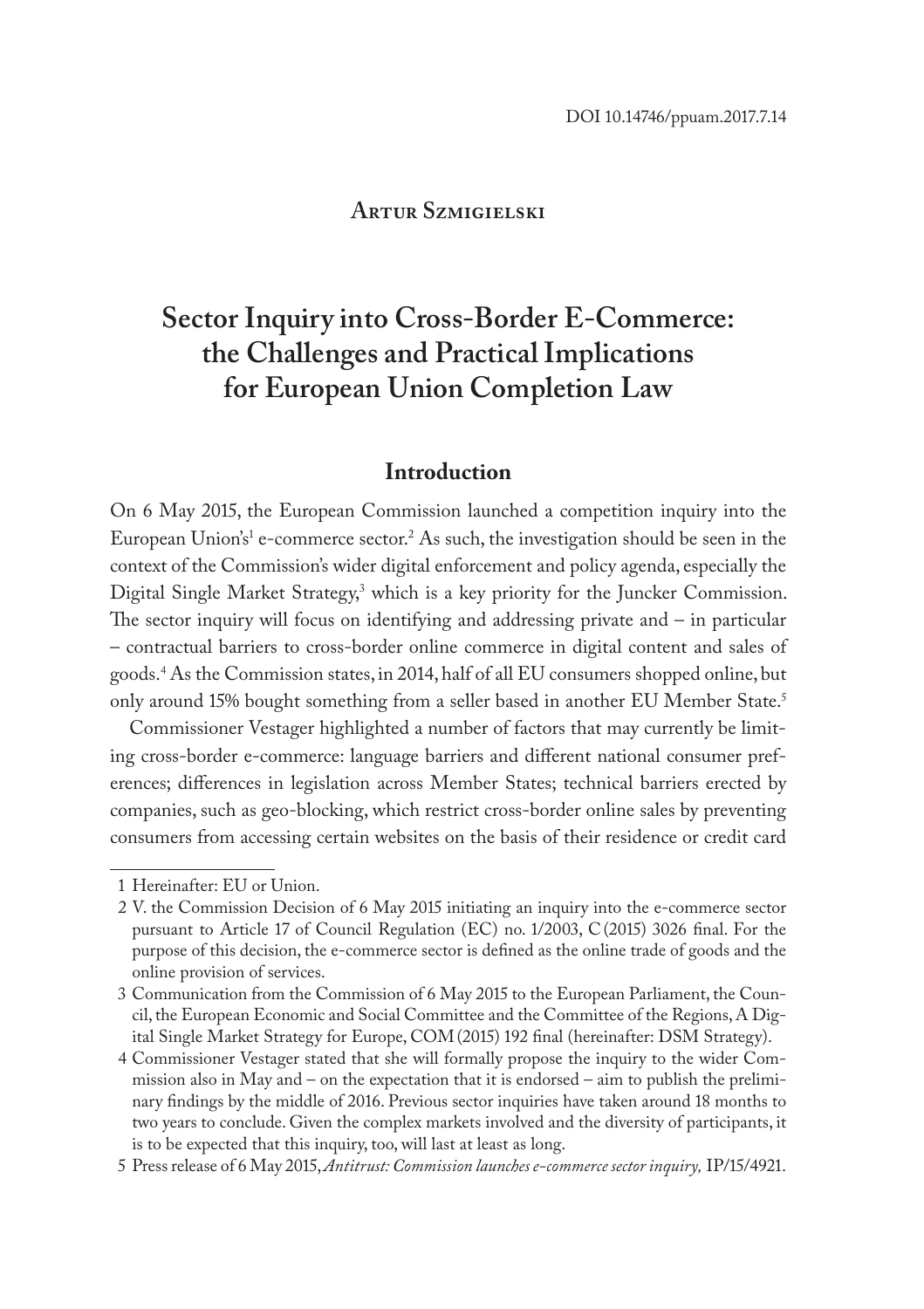details; and restrictions that are the result of agreements between manufacturers and content owners on the one hand, and their distributors on the other. Therefore, it is believed that businesses may themselves establish barriers to cross-border online trade, with a view to fragmenting the internal market along national borders and preventing competition.<sup>6</sup>

The aim of this article is to show what the practical implications are regarding this investigation, in the context of a general integration objective – creating an internal market comprising all the territories of the EU member states, in which national borders are no longer an obstacle to commerce.' Because of their specific and dynamic nature, the application of competition law to online markets may prove challenging. Therefore, the focus will also be directed to challenges that could be faced when anti-competitive practices in the e-commerce sector will be strictly enforced. The question is whether traditional competition analysis may be sufficiently able to reflect the way in which competition takes place on digital markets.

# **The legal context of the EU sector inquiry**

#### **What is a sector inquiry?**

The sector inquiry launched by the Commission is regulated by Article 17 of the Council Regulation on the implementation of the rules on competition laid down in Articles 81 and 82 of the Treaty.<sup>8</sup> Under this provision, the Commission may conduct its inquiry into a particular sector of the economy or into a particular type of agreement across various sectors, when it suspects that competition may be restricted or distorted within the common market. Therefore, a sector inquiry as such is a general investigation that is carried out by the European Commission into those sectors of the economy where it believes competition may not be working effectively. They are comparatively rare, because before the current e-commerce sector inquiry, the last one was launched in January 2008 to investigate the EU pharmaceuticals industry. However, they are suitable for looking at markets that are rapidly evolving, and at where the future competitive environment will be shaped by a commercial framework that is already in place but whose effects are not fully understood. It is worth noting that there is no need for the Commission to

<sup>6</sup> Commissioner Vestager's speech of 26 March 2015, *Competition policy for the Digital Single Market: Focus on e-commerce*, SPEECH/15/4704.

<sup>7</sup> The Court of Justice of European Union (hereinafter: CJEU or Court) defined the internal market as transnational market operating under conditions similar to an internal – i.e. national – market. V. Case 159/78, *Commission v. Italy* [1979], EU:C:1979:243.

<sup>8</sup> Council Regulation (EC) no. 1/2003 of 16 December 2002 on the implementation of the rules on competition laid down in Articles 81 and 82 of the Treaty, OJ L 1, pp. 1–25 (hereinafter: Regulation 1/2003).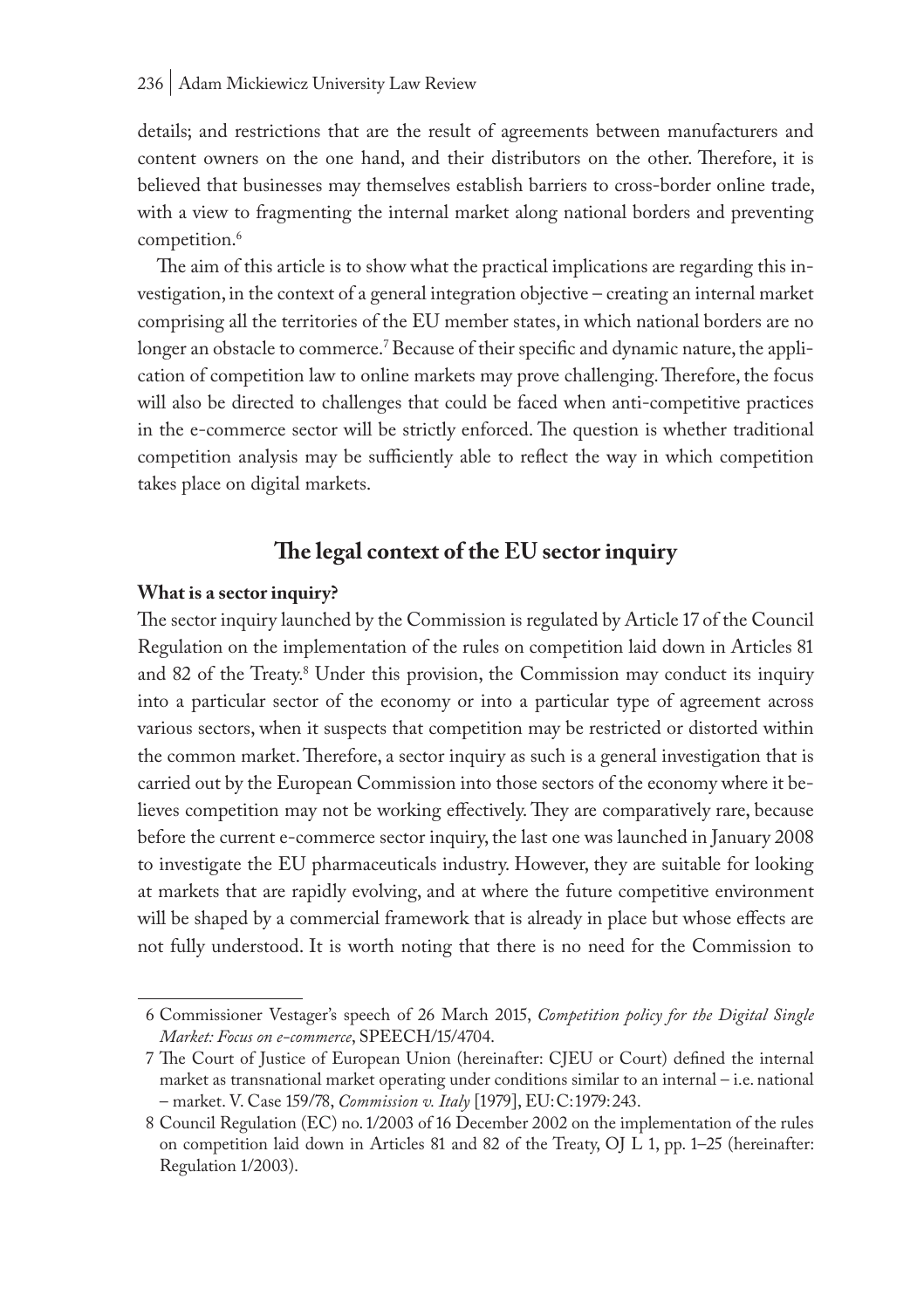have evidence of an infringement of an EU competition law before commencing a sector inquiry.<sup>9</sup>

#### **What are the Commission's Powers when Conducting Sector Inquiries?**

The Commission has wide-ranging investigatory powers in the context of an inquiry. In practice, at least initially, the Commission has tended to engage in dialogue with, and address questionnaires to, the various stakeholders in the sector under investigation. The Commission could request extensive information relating to market structure, customers, distribution and supply agreements, and commercially sensitive economic and pricing information, as well as background information on the relevant national legislative and regulatory frameworks. The Commission typically issues a voluntary request in the first instance. However, if a company does not voluntarily reply to questions, then the Commission has the ability to order it to do so. The Commission's powers in that respect are broadly comparable to those it has in a cartel investigation, including the ability to fine respondents for supplying incorrect, incomplete or misleading information. Of course, the Commission is legally obliged to state the legal basis and the purpose of the request for information, specify what information it is requesting, and set the time limit within which the information must be provided.<sup>10</sup>

What is more, the Commission may authorise specific persons to enter any premises, property, or means of transport; examine and take copies of the books and other records related to the business; seal the premises and the materials under inspection; and ask questions to the representatives or staff of the companies or associations under inspection, and record their answers. The companies and associations concerned have the duty to submit to the inspection ordered by the Commission. It is important that the companies' commercially sensitive information, which has been collected by the Commission during the course of a sector inquiry, will be kept confidential.<sup>11</sup>

## **The Commission's review of the perceived company-erected barriers**

#### **An integrational objective of EU competition law and geo-blocking**

According to Roberta Bork: "Antitrust policy cannot be made rational until we are able to give a firm answer to one question: what is the point of the law – what are its

<sup>9</sup> M. Timothy, A. Pomana, A.M. Heemsoth, *European Competition Commissioner announces proposed sector inquiry into cross-border e-commerce*, "European Competition Law Review" 2015, vol. 36, no. 9, p. 367.

<sup>10</sup> Article 18(2) Regulation 1/2003.

<sup>11</sup> Article 28 Regulation 1/2003.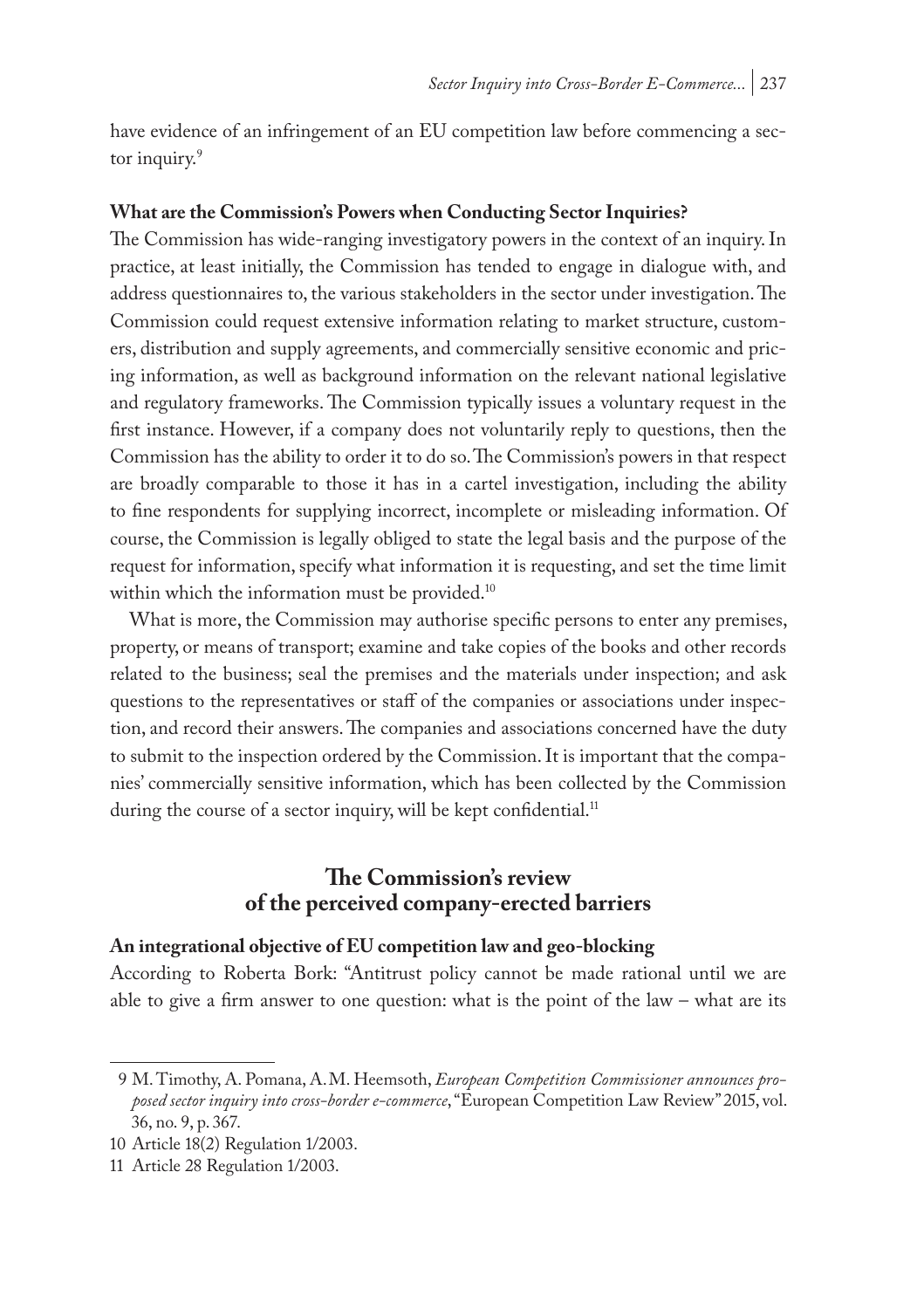goals?"12 European Union competition law is based not just on economic aspects (consumer welfare), but also on the policy objectives of European integration. In particular, EU competition policy is strongly influenced by the goal of creating an internal market comprising all the territories of the EU Member States, in which national borders are no longer an obstacle for commerce.13 Indeed, private barriers to trade and competition would risk replacing the public barriers to free movement that have already been dismantled.14

As far as economic efficiency is concerned, the e-commerce sector has been growing for years and continues to grow. In the literature, by way of illustration, it is noted that "in the USA, the total revenue deriving from e-commerce sales in business-to-business trade alone was USD 5.4 trillion in 2012. In Europe, it has been estimated that in 2013, 14% of the revenue of EU companies with ten or more employees was generated from ecommerce."15 The Commission expects that a properly functioning digital market could increase the EU's gross domestic product by EUR 315 billion.16 This may partly explain the economic rationale for the sector inquiry, but it is not only reason in terms of EU competition goals.

The Internet boosts cross-border commerce between Member States and thereby enhances the functioning of an internal market. As is pointed out in the relevant literature, in online markets the role of the physical distance between consumers and the place where digital content is made available to the public has sharply diminished.<sup>17</sup> The oftcited catch-phrase claims anything is "just one click away" – no geographical barriers seem to exist in electronic trade.18 This is not only due to the enhanced communication channel, but also to the drop in costs faced by businesses, which are now able to serve larger geographical markets. In this context, distance can be interpreted only as a measure of cultural difference between countries and as preference for cultural proximity.19

<sup>12</sup> R.H. Bork, *The Antitrust Paradox: A Policy at War with Itself*, Oxford 1997, p. 50.

<sup>13</sup> T.G. Funke, *Territorial Restraints and Distribution in the European Union*, Distribution and Franchising Committee: ABA Section of Antitrust Law, September 2013, p. 3.

<sup>14</sup> D.J. Gerber, *Law and the Abuse of Economic Power in Europe*, "Tulane Law Review" 1987, no. 62, p. 85.

<sup>15</sup> F. Carloni, S.S. Megregian, M. Bruneau, *The E-Commerce Sector Inquiry: Can It Stop National Competition Authorities from Adopting an Overly Restrictive Approach?*, "European Competition Law Review" 2015, vol. 6, no. 9, p. 643.

<sup>16</sup> Press release of 6 May 2015, IP/15/4921.

<sup>17</sup> See, e.g., G. Mazziotti, *Is geo-blocking a real cause for concern in Europe?*, EUI Working Paper, Italy 2015, p. 9.

<sup>18</sup> Cf. K. Kohutek, *Rynki wyszukiwarek internetowych a zarzut nadużycia pozycji dominującej (na tle unijnej sprawy przeciwko Google)*, "Europejski Przegląd Sądowy" 2014, no. 10, p. 35.

<sup>19</sup> E. Gomez, B. Martens, *Language, Copyright and Geographic Segmentation in the EU Digital Single Market for Music and Film*, European Commission, Joint Research Centre, JRC Technical Reports (2015), p. 12.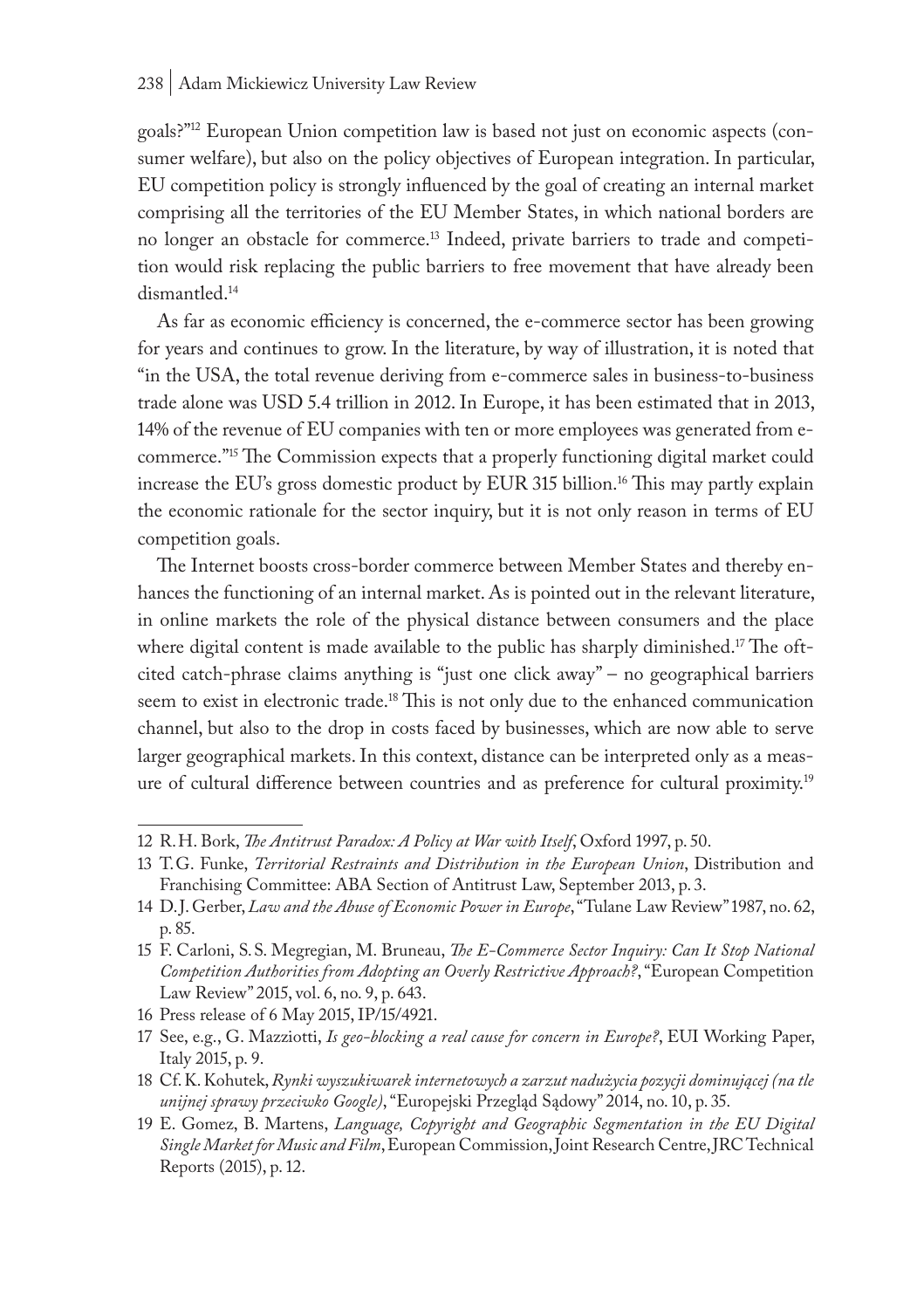Therefore, the Internet is believed to have substantial pro-competitive effects that can enhance consumer welfare.

However, in the EU, although more and more goods and services are traded over the Internet, cross-border online sales within the EU are only growing slowly. Cultural differences are not the only issue, because, as was pointed out above, business may themselves establish barriers to cross-border online trade. According to the Commission, such perceived barriers could result in the territorial fragmentation of the EU single market and the restriction of price competition.<sup>20</sup> The Commission's contention regarding the perceived company-erected barriers relies on the findings of the studies, according to which:

- 32% of retailers mentioned contractual restrictions in their distribution agreements as the reason for refusing to supply cross-border services, <sup>21</sup>
- 19.1% of companies currently active in cross border e-commerce and 29% of companies that are not yet active stated that "suppliers' restrictions affecting sales on online platforms constituted or would constitute a problem for their business when selling online."22

The Commission proposes to outlaw "unjustified" geo-blocking, which refers to practices used for commercial reasons involving online sellers either denying consumers access to a website based on their location, or re-routing them to a local website with different prices. Such blocking means that different prices can be applied on the basis of geographic location. In effect businesses are prohibited from providing different prices, products or services on the basis of a consumer's location unless restrictions on supply or price can be justified by specific laws.23 This can be illustrated by the Commission's investigations, which will be described in the subsequent sections of this article.

## **The Murphy (Premier League) case**

As regards trade in digital content, the Commission referred to the Court of Justice of the European Union's ruling in *Murphy*24 as the leading precedent. In *Murphy*, the Football Association Premier League granted broadcasters the exclusive live broadcasting rights for Premier League matches in the UK and for 3-year terms. In order to protect the territorial exclusivity of each broadcaster, all the broadcasters undertook in the license agreement to prevent the public from receiving their broadcasts outside the

<sup>20</sup> Press release of 6 May 2015, IP/15/4921.

<sup>21</sup> ECC Net report on the application of Articles 20.2 and 21 of the Services Directive, 2013.

<sup>22</sup> Flash Eurobarometer 413; the studies are cited in the Commission's Fact Sheet of 6 May 2015, *Antitrust: Commission launches e-commerce sector inquiry*, MEMO/15/4922.

<sup>23</sup> DSM Strategy, § 2.3.

<sup>24</sup> Joined cases C-403/08 and C-429/08, *Murphy* [2011], EU:C:2011:631 (hereinafter: Case Murphy).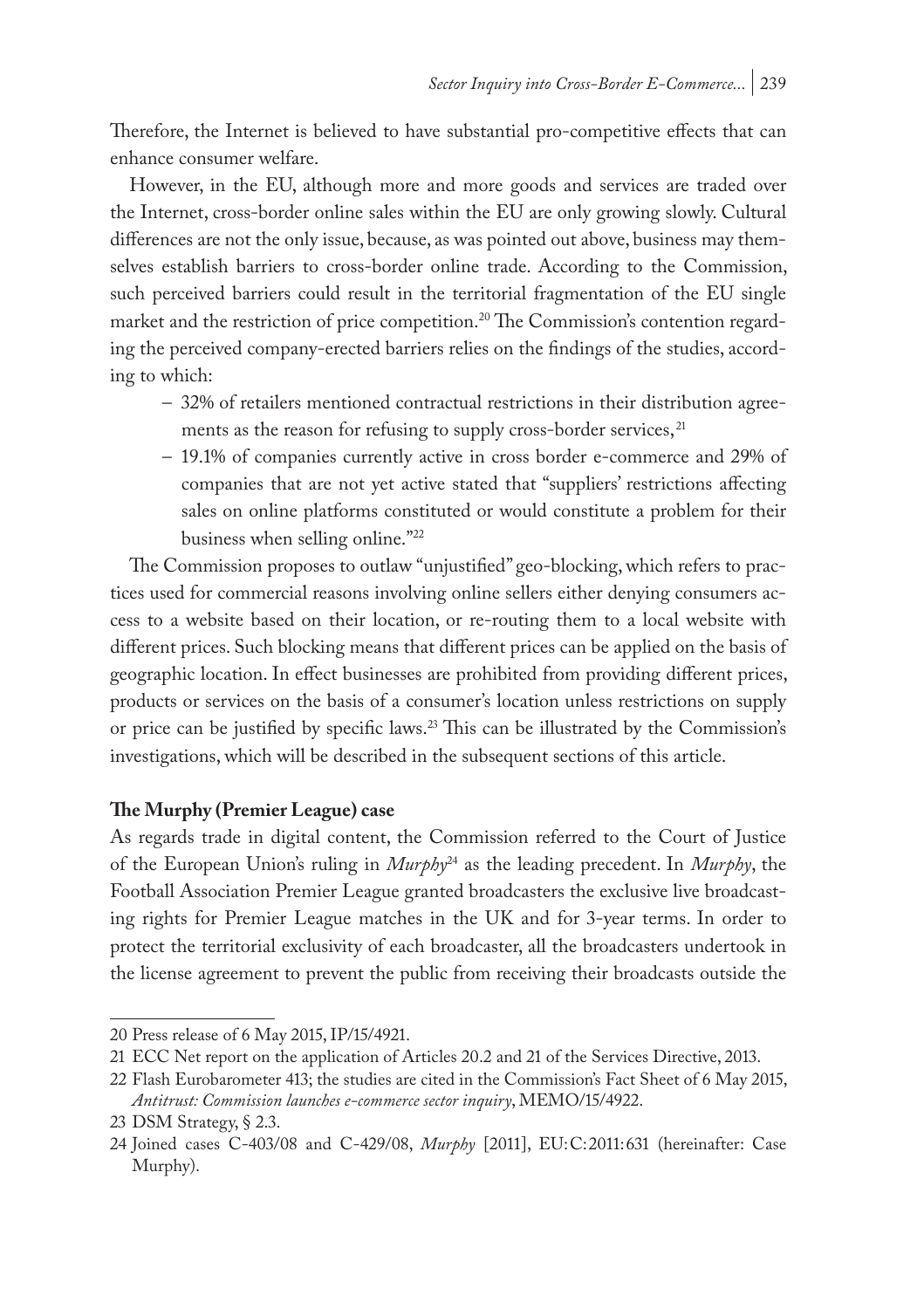licensed territory (i.e. another Member State). In particular, the broadcasters had to ensure that all broadcasts that could be received outside their territory – in particular those transmitted by satellite – were securely encrypted and were prohibited from supplying decoding devices giving access to the football matches if they were used outside their licensed territory. Under these contractual restrictions, broadcasters issued decoder cards subject to the condition that customers did not use them outside the territory of that broadcaster.

As a result, absolute territorial protection was afforded to the broadcasters as television viewers were prevented from accessing and watching matches broadcast by broadcasters established outside of the Member State where they resided. The CJEU concluded that these restrictions were unjustifiable. It took the view that agreements partitioning national markets and rendering the inter-penetration of national markets more difficult may frustrate the Treaty's objective of achieving the integration of those markets through the establishment of a single market. The Courts refer to this objective as the single market imperative. On this basis, the agreements must be regarded, in principle, as those whose object is to restrict competition within the meaning of Article 101(1) of the Treaty on the Functioning of the European Union (hereinafter: TFEU).25

## **Pay-TV investigation**

In January 2014 the European Commission announced that it is conducting an investigation into licensing agreements between major film studios and Pay-TV broadcasters.26 Audiovisual content, such as popular sports coverage and films, is licensed by rights holders to Pay-TV broadcasters on an exclusive and territorial basis, i.e. typically to a single Pay-TV broadcaster in each Member State. As a result of its findings, the Commission has opened formal antitrust proceedings to examine certain provisions in licensing agreements between several major US film studios (Twentieth Century Fox, Warner Bros., Sony Pictures, NBC Universal, Paramount Pictures) and the largest European Pay-TV broadcasters such as BSkyB of the UK, Canal Plus of France, Sky Italia of Italy, Sky Deutschland of Germany, and DTS of Spain. The investigation, as the Commission has been keen to point out, does not call into question the possibility to grant licenses on a territorial basis, or try to oblige studios to sell rights on a pan-European basis. However, the Commission is concerned that the licensing arrangements continue to grant Pay-TV broadcasters absolute territorial protection which ensures that the films licensed by the major studios are shown exclusively in the Member State where each broadcaster operates via satellite and the Internet. According to the Commission, films cannot be made available outside that Member State, even in response to unsolicited requests from

<sup>25</sup> Case Murphy, § 139.

<sup>26</sup> Press release of 23 July 2015, *Antitrust: Commission sends Statement of Objections on cross-border provision of pay-TV services available in UK and Ireland*, IP/15/5432.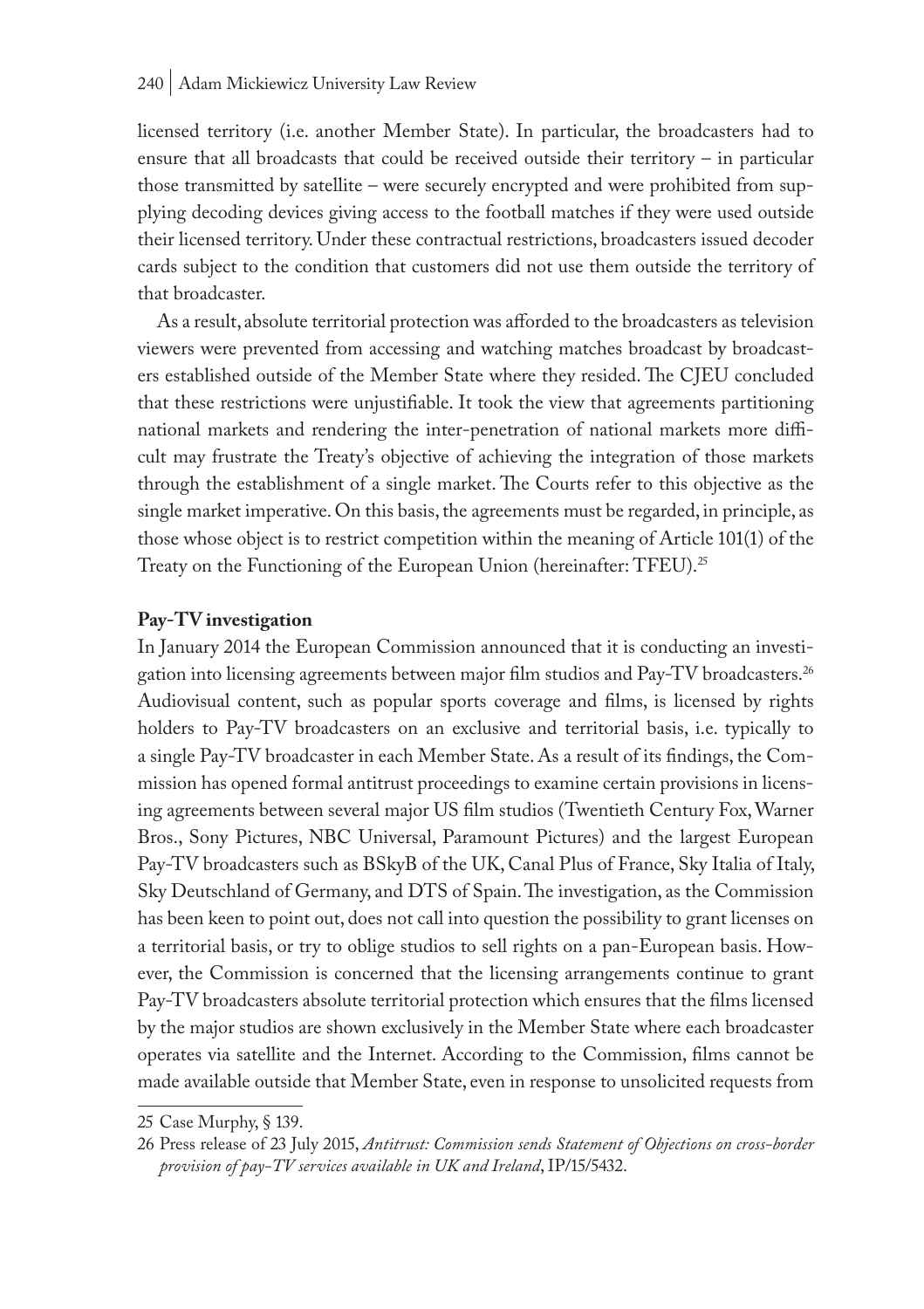potential subscribers in other Member States.<sup>27</sup> Such arrangements may constitute an infringement of EU antitrust rules that prohibit anti-competitive agreements. While the focus of the current investigation is on the major film studios, the case will be watched closely by the European film industry. To this extent, cultural considerations are likely to form a key part of the Commission's assessment of the licensing arrangements.<sup>28</sup>

If this antitrust initiative were successful, the liberalisation of online passive sales might become the "Trojan horse" through which the Commission would reform copyright laws and eventually revisit its principle of territoriality.29 Significantly, the *Premier League* judgment and this investigation have shown that the application of EU competition law in digital settings might trigger unexpected consequences for territorial licensing, therefore, significantly erode the *Coditel II* principles.<sup>30</sup>

## **Restrictions on online sales in distribution agreements**

## **General consideration**

The Commission states that EU competition rules applicable to vertical restrictions are the same for offline and online sales. Although this statement is obviously true, in a superficial sense, the way in which rules and principles can be adapted to online sales leaves many crucial issues open. The Vertical Agreements Block Exemption Regulation (hereinafter:  $VABER$ ) provides a safe harbour for most vertical agreements, $31$  to the extent that such agreements contain vertical restraints. The VABER provides that the prohibition in Article 101 TFEU does not apply to vertical agreements between undertakings with market shares not exceeding  $30\%$ .<sup>32</sup> However, if a vertical agreement contains any of the so-called hardcore restriction listed in the VABER, the entire agreement ceases to benefit from the VABER, and Article 101 TFEU applies directly to the agreement. The most important examples of hardcore restrictions are resale price maintenance (RPM) and restrictions on the territory into which, or the customers to whom, a distributor

<sup>27</sup> *Ibidem*.

<sup>28</sup> B. Keane, *The Application of Competition Law in the Entertainment and Sport Sectors*, "Journal of European Competition Law & Practice" 2014, vol. 5, no. 8, pp. 592–593.

<sup>29</sup> I. Colomo, *Copyright reform through competition law? The Commission's statement of objections in the pay TV investigation*, Chillin' Competition, 24.07.2015.

<sup>30</sup> Based on the classic distinction between the existence and the exercise of copyright, the Court made it clear that a licensing/distribution agreement containing an exclusivity clause for a given territory during a specified period did not, as such, infringe Article 101(1) TFEU. V. Case 262/81, *Coditel II* [1982], EU:C:1982:334.

<sup>31</sup> Commission Regulation (EU) no. 330/2010 of 20 April 2010 on the application of Article 101(3) of the Treaty on the Functioning of the European Union to categories of vertical agreements and concerted practices, OJ L 102, pp. 1–7.

<sup>32</sup> Article 3 VABER.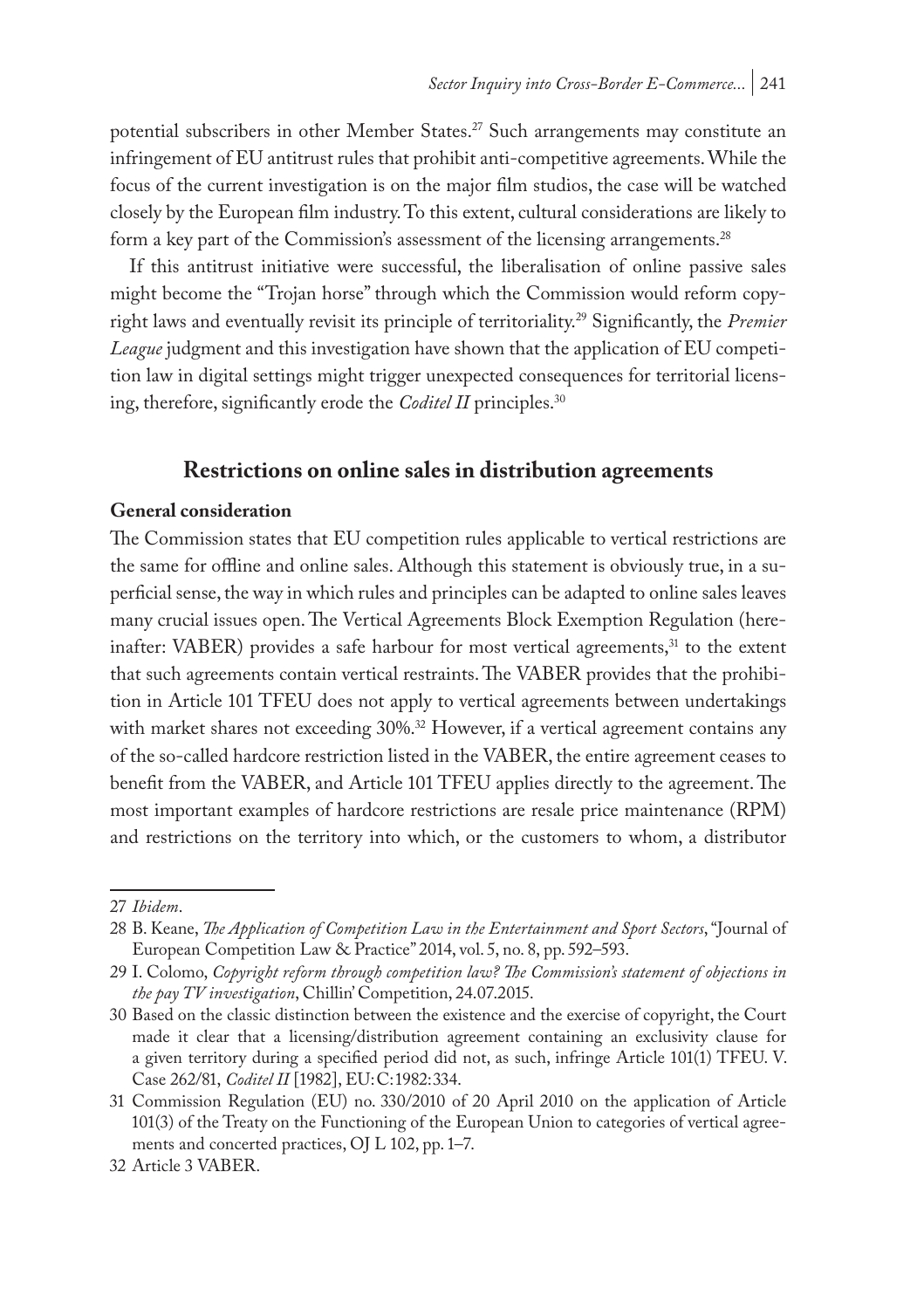may sell.33 Restrictions that are classified as hardcore by the VABER will generally be found to be 'by object' restrictions in an individual assessment under Article 101 TFEU. 'By object' restrictions are defined as those which, in the light of the objectives pursued by the Union competition rules, are so likely to have negative effects on competition, in particular on the price, quantity, or quality of goods or services, that it is unnecessary to demonstrate any actual or likely anticompetitive effects on the market.<sup>34</sup> Agreements containing a 'by object' restriction are almost always null and void and, if found, are, as a rule, prohibited, with a high likelihood that the authority will impose a fine. There has been debate about whether the VABER and the Guidelines<sup>35</sup> adequately cover on-line sales. In particular, there has been discussion about the extent to which suppliers may restrict on-line sales within their selective distribution systems,<sup>36</sup> and whether such restrictions should be classified as hardcore.

One could state that restrictions of online sales should not be allowed, as the Internet is now an essential means of reaching customers – it reduces costs, enhances competition, and facilitates cross-border trade.<sup>37</sup> On the other hand, some manufacturers in particular argued that it is important that they should be allowed, within their selective distribution systems, to set rules for the use of the Internet. They emphasised that competition can take place over parameters other than price, such as after-sales services, quality and brand. Unrestricted on-line sales may increase the risk of counterfeiting and free-riding on certain distributors' sales efforts and may dampen suppliers' incentives to innovate, invest and increase productivity, which could harm the EU's competitiveness.<sup>38</sup>

The Commission assessed and evaluated both sets of arguments and drew conclusions with the aim of protecting competition and consumers. On the one hand, it made clear in the Guidelines that online sales are very important for reaching certain customers – "the Internet is a powerful tool to reach a greater number and variety of customers than by more traditional sales methods."39 Therefore, the Commission found that certain – but not all – restrictions on the use of the Internet should be considered hardcore

<sup>33</sup> Article 4 VABER.

<sup>34</sup> Commission Staff Working Document of 25 June 2014, *Guidance on restrictions of competition "by object" for the purpose of defining which agreements may benefit from the De Minimis Notice*, SWD (2014) 198 final.

<sup>35</sup> Commission Guidelines on Vertical Restraints, OJ C 130, p. 1 (hereinafter: Vertical Guidelines).

<sup>36</sup> J. Hederström, L. Peeperkorn, *Vertical Restraints in On-line Sales: Comments on Some Recent Developments*, "Journal of European Competition Law & Practice" 2016, vol. 7, no. 1, pp. 10–23.

<sup>37</sup> The literature on e-commerce has mainly reviewed four issues: (i) search costs, (ii) how e-commerce affects the geographic scope of transactions, (iii) the distribution cost and (iv) how e-commerce affects the existence of information asymmetries between consumers and suppliers.

<sup>38</sup> OECD, *Vertical Restraints for On-line Sales 2013*, DAF/COMP (2013) 13, p. 5.

<sup>39</sup> Vertical Guidelines, § 52.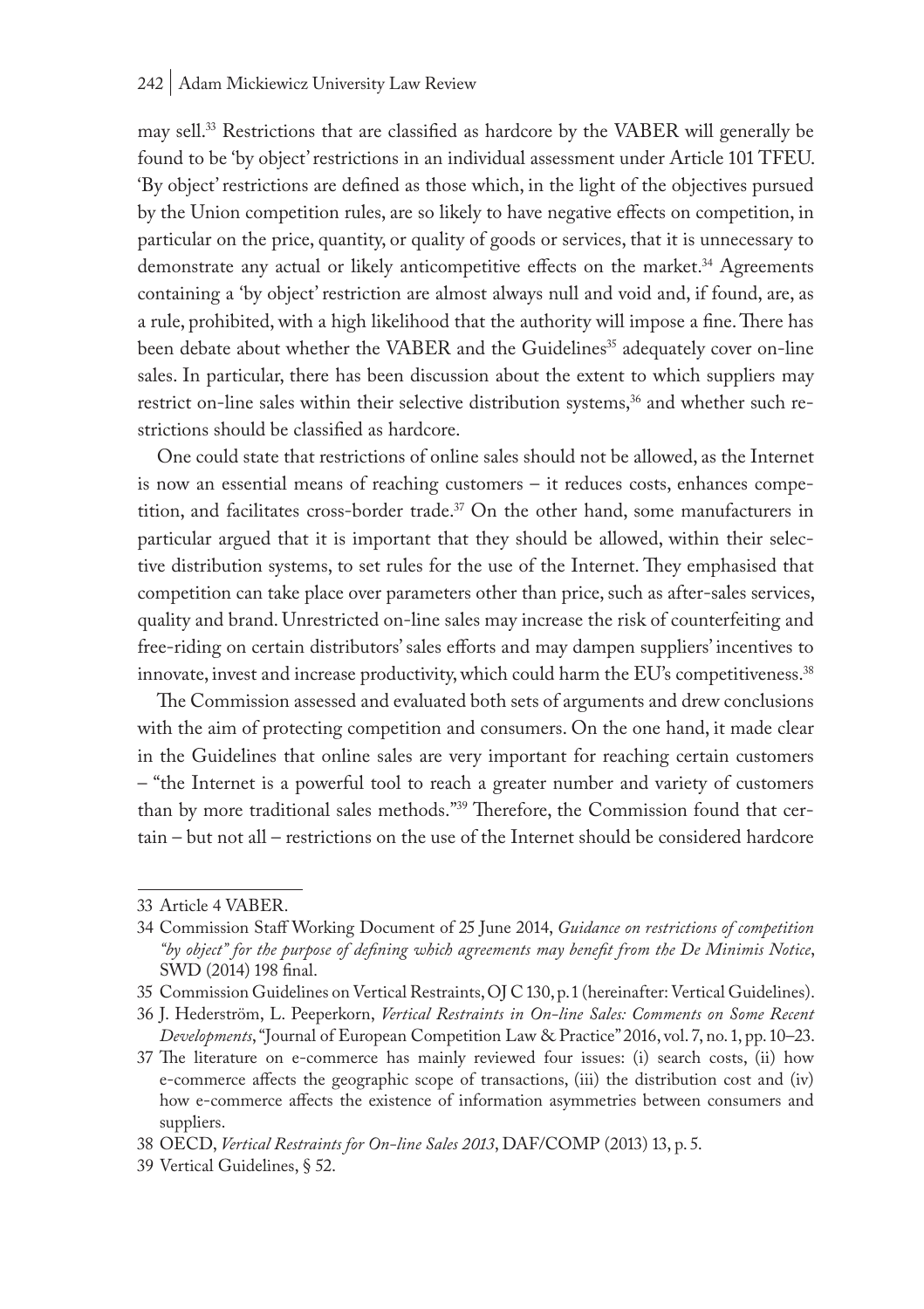resale restrictions under Article 4(b) and/or (c) of the VABER40. On the other hand, the Commission recognised the potential problems of free-riding and the potential of vertical restraints to help achieve efficiencies in the interest of consumers.<sup>41</sup>

Lastly, the VABER and the Guidelines are based on the principle that the same rules should apply, irrespective of whether sales take place offline or on-line, not least because many transactions are in practice a mix of online and offline sales and purchase activities. This means that to the extent that suppliers are allowed under the VABER and the Guidelines to give instructions to their distributors on how their products are to be sold offline, the same approach should apply to online sales.<sup>42</sup>

#### **Examples of restrictions on Internet sales**

Competition authorities and courts have already dealt with a significant number of vertical restraints imposed on online sales by suppliers who adopted a selective distribution system. These cases mostly concern products that can be qualified as luxury, experience, or credence goods. The case law can be presented by delineating three sets according to the type of restrictions examined: the first identifies those restrictions that are generally considered compatible with antitrust rule – soft regulations; the second set includes those restrictions that raise serious doubts – strong regulations; and the third set relates to the general ban of Internet trade and other extreme regulations.<sup>43</sup>

As far as soft regulations are concerned, competition authorities have clarified that a supplier can legitimately impose quality standards for e-commerce on its appointed dealers.44 These quality standards may refer to the graphical and text content of the website, the delivery time, the return policy, the provision of means through which customers can obtain advice, the stock of products that must be made available to buyers,

<sup>40</sup> Therefore, in principle, every distributor must be allowed to use the Internet to sell products. V. Vertical Guildness, § 52.

<sup>41</sup> For many products, Internet sales can free ride off of the promotional effort exerted by brick and mortar retailers, leading manufacturers to attempt to control the availability and pricing of their products over the Internet. V. W.D. Carlton, J.A. Chevalier, *Free riding and sales strategies for the Internet*, "Journal of Industrial Economics" 2001, vol. 49, no. 4, pp. 441–461.

<sup>42</sup> The Commission explains that it does not mean that the criteria imposed for online sales must be identical to those imposed for offline sales, but rather that they should pursue the same objectives and achieve comparable results, and that the difference between the criteria must be justified by the different nature of these two distribution modes. V. Vertical Guidelines, § 56.

<sup>43</sup> P. Buccirossi, *Vertical restraints on e-commerce in the case of selective distribution*, "Journal of Competition Law & Economics" 2015, vol. 11, no. 4, p. 764.

<sup>44</sup> Therefore, under the VABER the supplier may require quality standards for the use of the Internet site to resell its goods, just as the supplier may require quality standards for a shop or for selling by catalogue, or for advertising and promotion in general. This may be relevant in particular for selective distribution. V. Vertical Guidelines, § 54.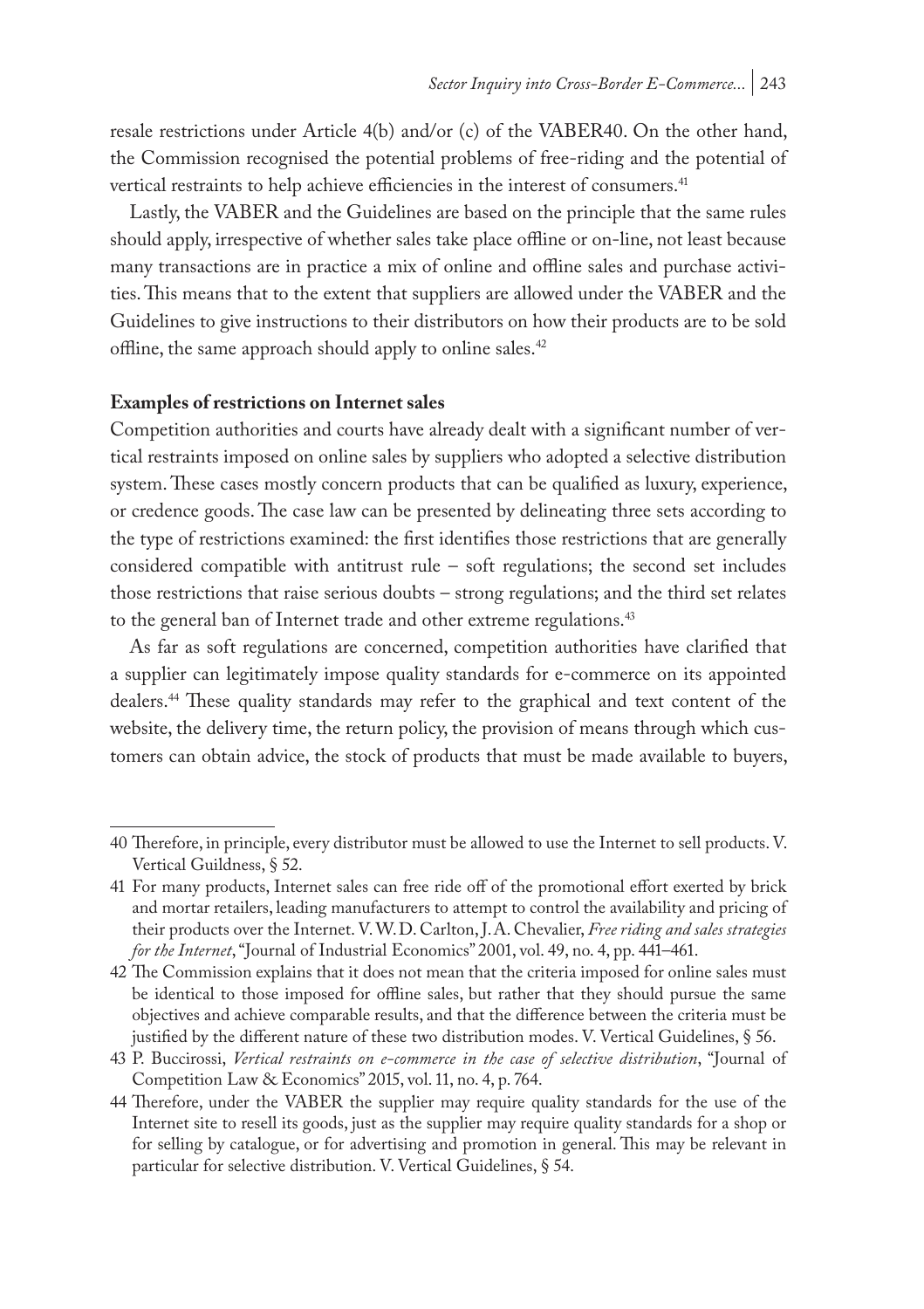and the like.<sup>45</sup> The conditions determined by these standards must be equivalent to those imposed on physical stores and cannot imply obligations "which dissuade appointed dealers from using the Internet to reach a greater number and variety of customers."46

In terms of strong regulations, a frequently discussed example of a restriction of online sales is the general prohibition for dealers participating in a selective distribution system to use independent marketplace platforms. This restriction is currently being implemented by a vast number of manufacturers of branded goods.<sup>47</sup> In some cases this prohibition on using independent marketplace platforms even applies if a marketplace platform is fully integrated into the online offer of an internet dealer who is also a member of a selective distribution system. As the Commission states, suppliers may require that customers do not visit the website of a retailer through a site carrying the name or logo of a third party platform, as is usually the case for such marketplace platforms.<sup>48</sup> Consequently, such a prohibition is not regarded as a hardcore restriction by the Commission. This is a view that is also often shared in the literature, in particular with regard to the prohibition of online auctioning platforms.<sup>49</sup> However, the case law has been ambiguous in this matter. For instance, The German Federal Cartel Office (*Bundeskartellamt*) and the Schleswig Court of Appeals (*Oberlandesgericht*) have held that the highly-renowned brands Adidas, ASICS and Casio must allow their approved resellers to use Internet auction sites and online marketplaces to resell their goods.<sup>50</sup>

According to the decision of the CJEU in the *Pierre Fabre* case, a contract clause prohibiting *de facto* the use of the Internet as a marketing method "at the very least has as its object the restriction of passive sales to end users wishing to purchase online and located outside the physical trading area of the relevant member of the selective distribution system."51 An individual exemption under Article 101(3) TFEU remains possible. In order to obtain this, the companies would have to explain to what extent the criteria listed under Article 101(3) TFEU are cumulatively satisfied: in the case of a total prohibition of internet sales, even if there are efficiency gains, it will be difficult to prove that the restriction is indispensable and that consumers have been granted a fair share of the benefits.<sup>52</sup>

<sup>45</sup> V., e.g., Conseil de la Concurrence, Décision no. 07-D-07 du 8 mars 2007 relative à despratiques mises en oeuvre dans le secteur de la distribution des produits cosmétiques etd'hygiène corporelle, http://www.autoritedelaconcurrence.fr/pdf/avis/07d07.pdf [access: 2.03.2017].

<sup>46</sup> Vertical Guidelines, § 56.

<sup>47</sup> Bundeskartellamt, *Vertical Restraints in the Internet Economy*, Meeting of the Working Group on Competition Law, Bonn 2013, p. 22.

<sup>48</sup> Vertical Guidelines, § 54.

<sup>49</sup> Bundeskartellamt, *op. cit.*, p. 22.

<sup>50</sup> Press Release of 28 April 2014, *Bundeskartellamt takes a critical view of restriction of online distribution by ASICS*.

<sup>51</sup> Case C-439/09, *Pierre Fabre* [2011], EU:C:2011: 649.

<sup>52</sup> Bundeskartellamt, *op. cit.*, pp. 21–22.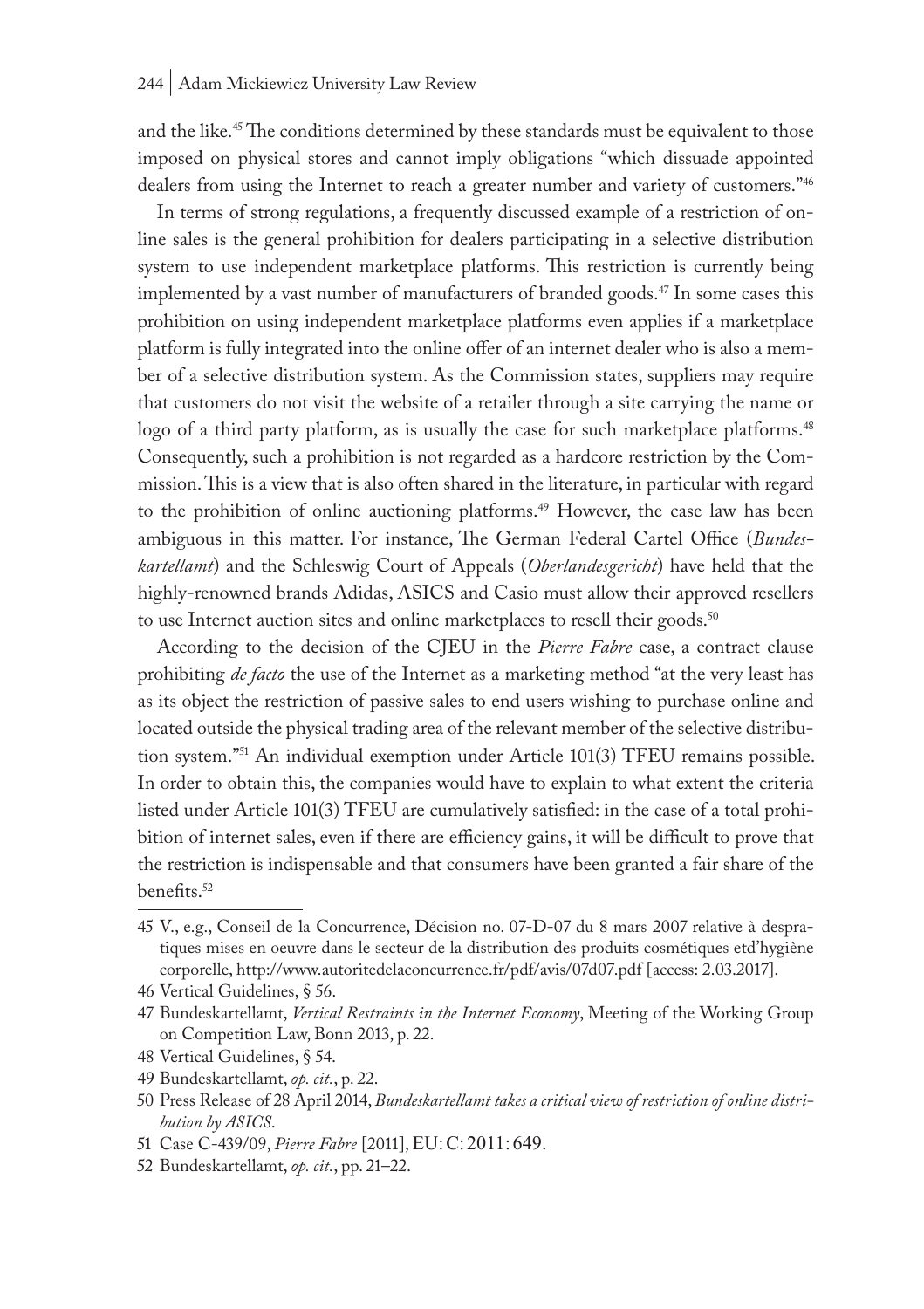Other extreme regulations, which are considered to be hardcore restrictions, include the following restrictions: (1) preventing customers located in another (exclusive) territory from viewing a website or automatically re-routing customers to the manufacturer's or other (exclusive) distributors' websites, (2) terminating consumers' transactions over the Internet once their credit card data reveal an address that is not within the distributor's (exclusive) territory, (3) limiting distributors' proportion of overall sales made over the Internet (requiring a minimum turnover from offline sales would be legitimate, which implies that it is equally legitimate to exclude pure online distributors from the manufacturer's distribution network), and (4) imposing higher wholesale prices for products intended to be resold by the distributor online than for products intended to be resold offline.<sup>53</sup>

# **Conclusions**

Information gained through sector inquiries could inevitably inform the legislative process in that market. This is especially true for a sector inquiry such as e-commerce, which concerns one of the key pillars of the Commission's 2020 Agenda: achieving a digital single market. Sector inquiries also often form the basis of major enforcement actions. Where the Commission finds competition infringements in the investigated sector, it will subsequently conduct specific investigations into individual market participants.<sup>54</sup>

A wide-ranging antitrust inquiry will involve hundreds of suppliers, content owners and online resellers. The focus is electronics, clothing and shoes, as well as digital content.55 The first mandatory requests for information have been received. They seek information on allegedly illegal practices to restrict online sale of products and content via contractual means, discriminatory pricing or technical geo-blocking measures. The sector inquiry could well lead to specific prosecutions of companies found to have engaged in illegal restrictions on online sales. Officials have stated privately that at minimum the output of the sector inquiry is likely to lead to changes to the rules on online distribution, as set out in the Vertical Restraints Guidelines. Fierce lobbying can be expected on the rules according to which suppliers can restrict products to appointed dealers under a "selective distribution system" and whether they are permitted to exclude certain retailers.<sup>56</sup>

<sup>53</sup> Vertical Guidelines, § 52.

<sup>54</sup> B. Batchelor, B. Allgrove, M. Agnew, *Digital disruption: the practical implications of the EU's Digital Single Market agenda*, "European Competition Law Review" 2015, vol. 36, no. 9, p. 379.

<sup>55</sup> http://ec.europa.eu/competition/antitrust/sector\_inquiries\_e\_commerce.html.

<sup>56</sup> B. Batchelor, *op. cit.*, p. 379.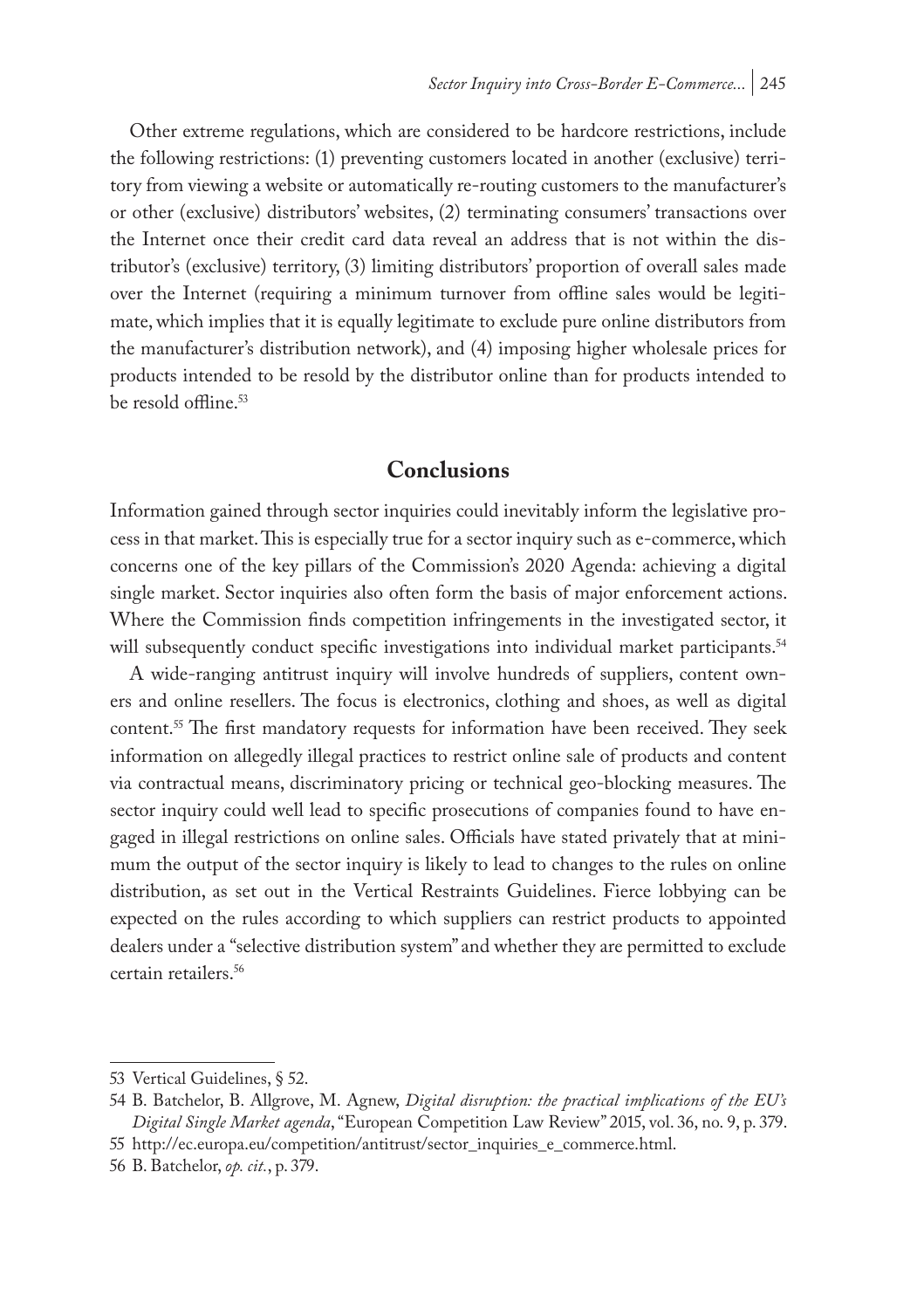## **Literature**

- Batchelor B., Allgrove B., Agnew M., *Digital disruption: the practical implications of the EU's Digital Single Market agenda*, "European Competition Law Review" 2015, vol. 36, no. 9.
- Bork R.H., *The Antitrust Paradox: A Policy at War with Itself*, Oxford 1997.
- Buccirossi P., *Vertical restraints on e-commerce in the case of selective distribution*, "Journal of Competition Law & Economics" 2015, vol. 11, no. 4.
- Bundeskartellamt, *Vertical Restraints in the Internet Economy*, Meeting of the Working Group on Competition Law, Bonn 2013.
- Carloni F., Megregian S.S., Bruneau M., *The E-Commerce Sector Inquiry: Can It Stop National Competition Authorities from Adopting an Overly Restrictive Approach?*, "European Competition Law Review" 2015, vol. 6, no. 9.
- *Carlton* W.D., Chevalier J.A.*, Free riding and sales strategies for the Internet*, "Journal of Industrial Economics" 2001, vol. 49, no. 4.
- Case 159/78, *Commission v. Italy* [1979], EU:C:1979:243.
- Case 262/81, *Coditel II* [1982], EU:C:1982:334.
- Case C-439/09, *Pierre Fabre* [2011], EU:C:2011:649.
- Colomo I., *Copyright reform through competition law? The Commission's statement of objections in the pay TV investigatio*n, Chillin' Competition, 24.07.2015.
- Commission Decision of 6 May 2015 initiating an inquiry into the e-commerce sector pursuant to Article 17 of Council Regulation (EC) no. 1/2003, C (2015) 3026 final.

Commission Guidelines on Vertical Restraints, OJ C 130.

- Commission Regulation (EU) No 330/2010 of 20 April 2010 on the application of Article 101(3) of the Treaty on the Functioning of the European Union to categories of vertical agreements and concerted practices, OJ L 102.
- Commission Staff Working Document of 25 June 2014, *Guidance on restrictions of competition "by object" for the purpose of defining which agreements may benefit from the De Minimis Notice*, SWD (2014) 198 final.
- Commission's Fact Sheet of 6 May 2015, *Antitrust: Commission launches e-commerce sector inquiry*, MEMO/15/4922.
- Commissioner Vestager's speech of 26 March 2015, *Competition policy for the Digital Single Market: Focus on e-commerce*, SPEECH/15/4704.
- Communication from the Commission of 6 May 2015 to the European Parliament, the Council, the European Economic and Social Committee and the Committee of the Regions, A Digital Single Market Strategy for Europe, COM (2015) 192 final.
- Conseil de la Concurrence, Décision no. 07-D-07 du 8 mars 2007 relative à despratiques mises en oeuvre dans le secteur de la distribution des produits cosmétiques et d'hygiène corporelle, http://www.autoritedelaconcurrence.fr/pdf/avis/07d07.pdf [access: 2.03.2017].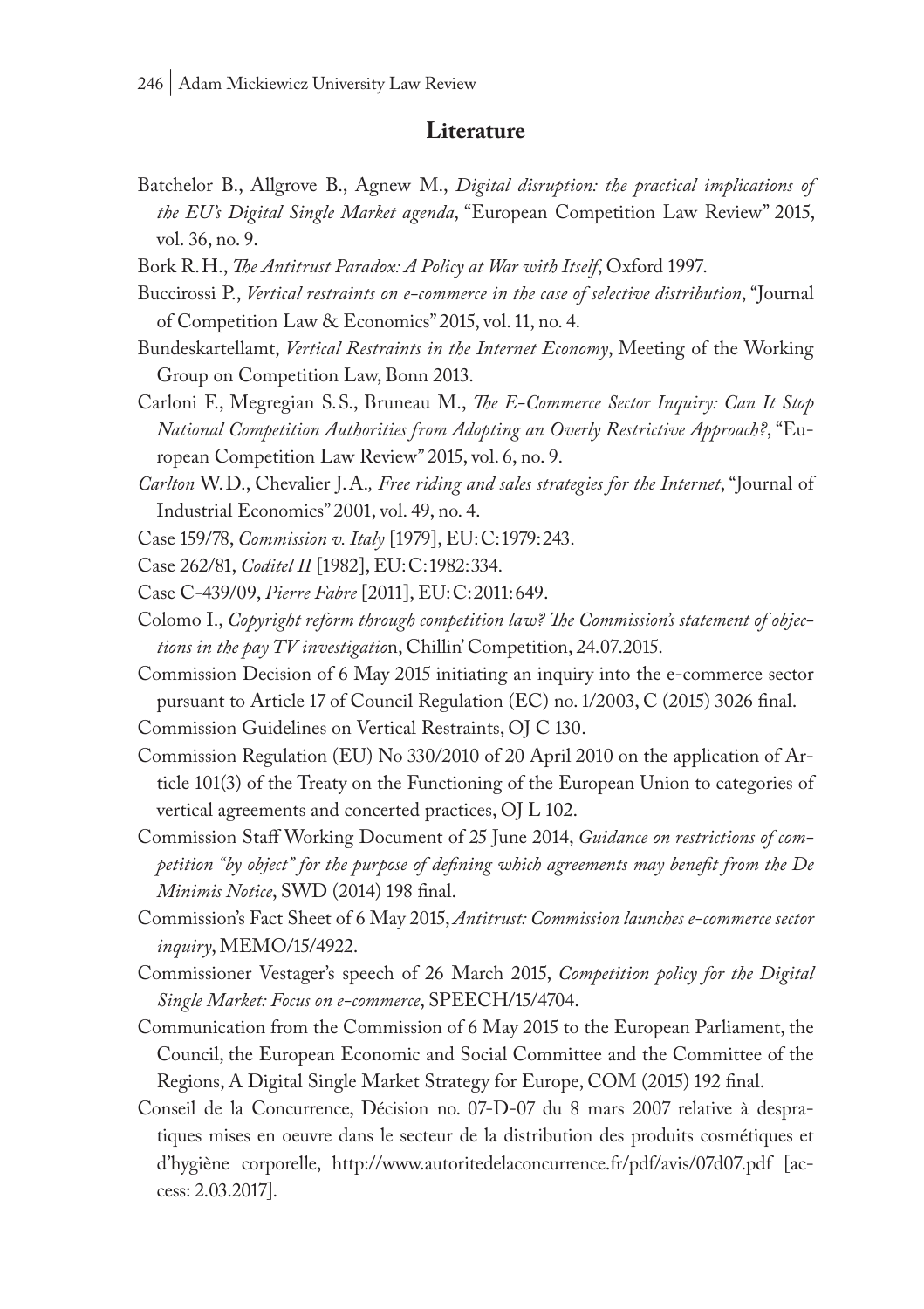- Council Regulation (EC) no. 1/2003 of 16 December 2002 on the implementation of the rules on competition laid down in Articles 81 and 82 of the Treaty**,** OJ L 1.
- ECC Net report on the application of Articles 20.2 and 21 of the Services Directive, 2013.
- Funke T.G., *Territorial Restraints and Distribution in the European Union*, Distribution and Franchising Committee: ABA Section of Antitrust Law, September 2013.
- Gerber D.J., *Law and the Abuse of Economic Power in Europe*, "Tulane Law Review" 1987, no. 62.
- Gomez E., Martens B., *Language, Copyright and Geographic Segmentation in the EU Digital Single Market for Music and Film*, European Commission, Joint Research Centre, JRC Technical Reports (2015).
- Hederström J., Peeperkorn L., *Vertical Restraints in On-line Sales: Comments on Some Recent Developments*, "Journal of European Competition Law & Practice" 2016, vol. 7, no. 1.
- Joined cases C-403/08 and C-429/08, *Murphy* [2011], EU:C:2011:631.
- Keane B., *The Application of Competition Law in the Entertainment and Sport Sectors*, "Journal of European Competition Law & Practice" 2014, vol. 5, no. 8.
- Kohutek K., *Rynki wyszukiwarek internetowych a zarzut nadużycia pozycji dominującej (na tle unijnej sprawy przeciwko Google)*, "Europejski Przegląd Sądowy" 2014, no. 10.
- Mazziotti G., *Is geo-blocking a real cause for concern in Europe?*, EUI Working Paper, Italy 2015.
- OECD, *Vertical Restraints for On-line Sales 2013*, DAF/COMP (2013) 13.
- Press release of 6 May 2015, *Antitrust: Commission launches e-commerce sector inquiry*, IP/ 15/4921.
- Press release of 23 July 2015, *Antitrust: Commission sends Statement of Objections on crossborder provision of pay-TV services available in UK and Ireland*, IP/15/5432.
- Press release of 28 April 2014, *Bundeskartellamt takes a critical view of restriction of online distribution by ASICS*.
- Timothy M., Pomana A., Heemsoth A.M., *European Competition Commissioner announces proposed sector inquiry into cross-border e-commerce*, "European Competition Law Review" 2015, vol. 36, no. 9.

#### **summary**

## **Sector Inquiry into Cross-Border E-Commerce: Challenges and Practical Implications for European Union Completion Law**

The aim of this article is to show what the practical implications are regarding the Commission inquiry into e-commerce sector launched on 6 May 2015. Because of their spe-